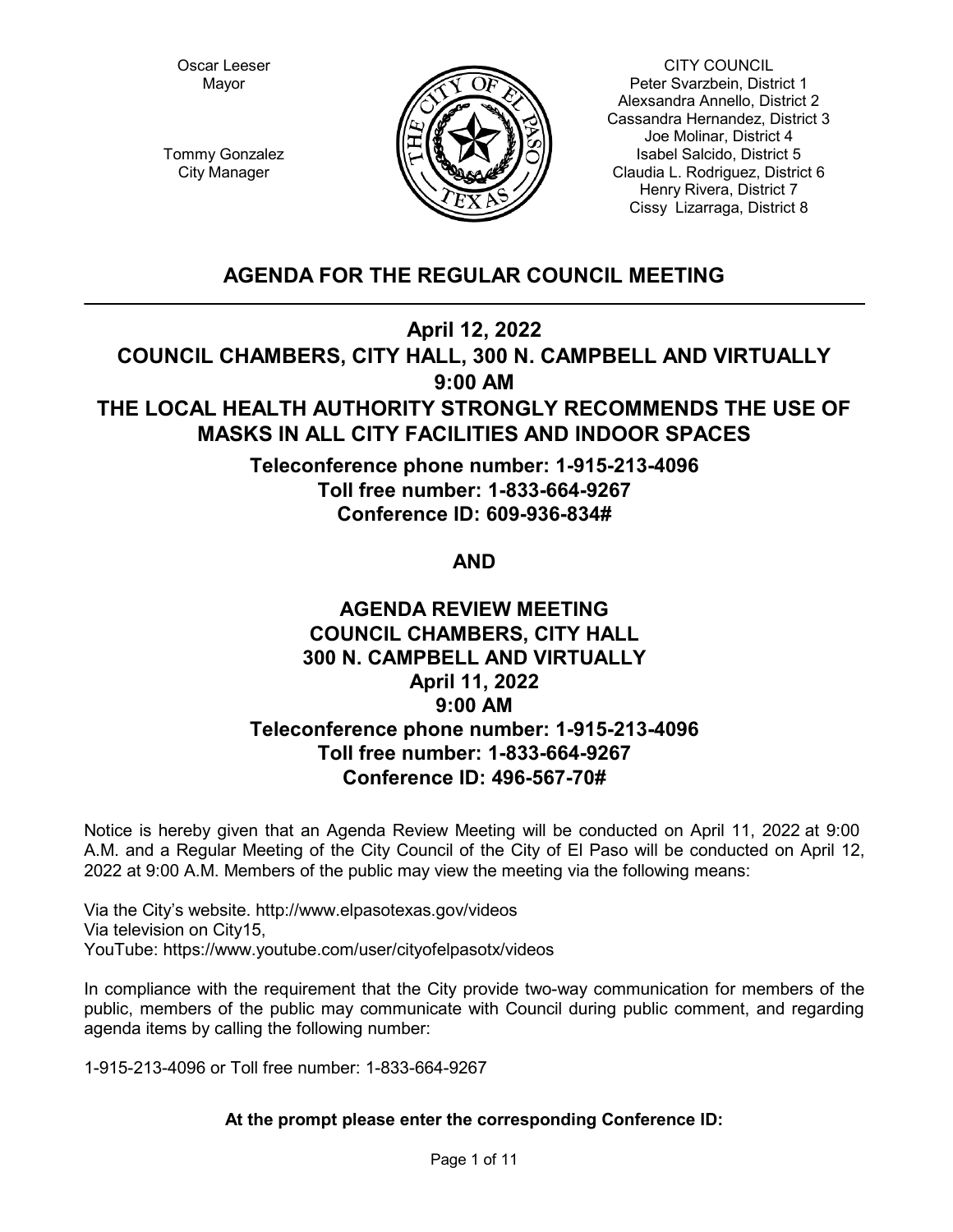**Agenda Review, April 11, 2022 Conference ID: 496-567-70# Regular Council Meeting, April 12, 2022 Conference ID: 609-936-834#** 

**The public is strongly encouraged to sign up to speak on items on this agenda before the start of this meeting on the following links:**

**https://www.elpasotexas.gov/city-clerk/meetings/city-council-meetings and http://legacy.elpasotexas.gov/muni\_clerk/Sign-Up-Form-Call-To-The-Public.php**

**The following members of City Council will be present via video conference:**

**Representatives Alexsandra Annello and Cassandra Hernandez**

**A quorum of City Council must participate in the meeting.**

## **ROLL CALL**

## **INVOCATION BY EL PASO POLICE CHAPLAIN DAVID MAYFIELD**

## **PLEDGE OF ALLEGIANCE**

## **MAYOR'S PROCLAMATIONS**

## **Autism Acceptance Month**

## **Rebuilding Together El Paso's SheBuilds Program Recognition Day**

## **NOTICE TO THE PUBLIC**

All matters listed under the CONSENT AGENDA, including those on the Addition to the Agenda, will be considered by City Council to be routine and will be enacted by one motion unless separate discussion is requested by Council Members. Prior to the vote, members of the audience may ask questions regarding items on the consent agenda. When the vote has been taken, if an item has not been called out for separate discussion, the item has been approved. Council may, however, reconsider any item at any time during the meeting.

## **CONSENT AGENDA - APPROVAL OF MINUTES:**

## **Goal 6: Set the Standard for Sound Governance and Fiscal Management**

**1.** Approval of Minutes of the Regular City Council Meeting of March 29, 2022, the Agenda Review Meeting of March 28, 2022, and the Work Session of March 28, 2022. **[22-429](http://elpasotexas.legistar.com/gateway.aspx?m=l&id=/matter.aspx?key=6893)**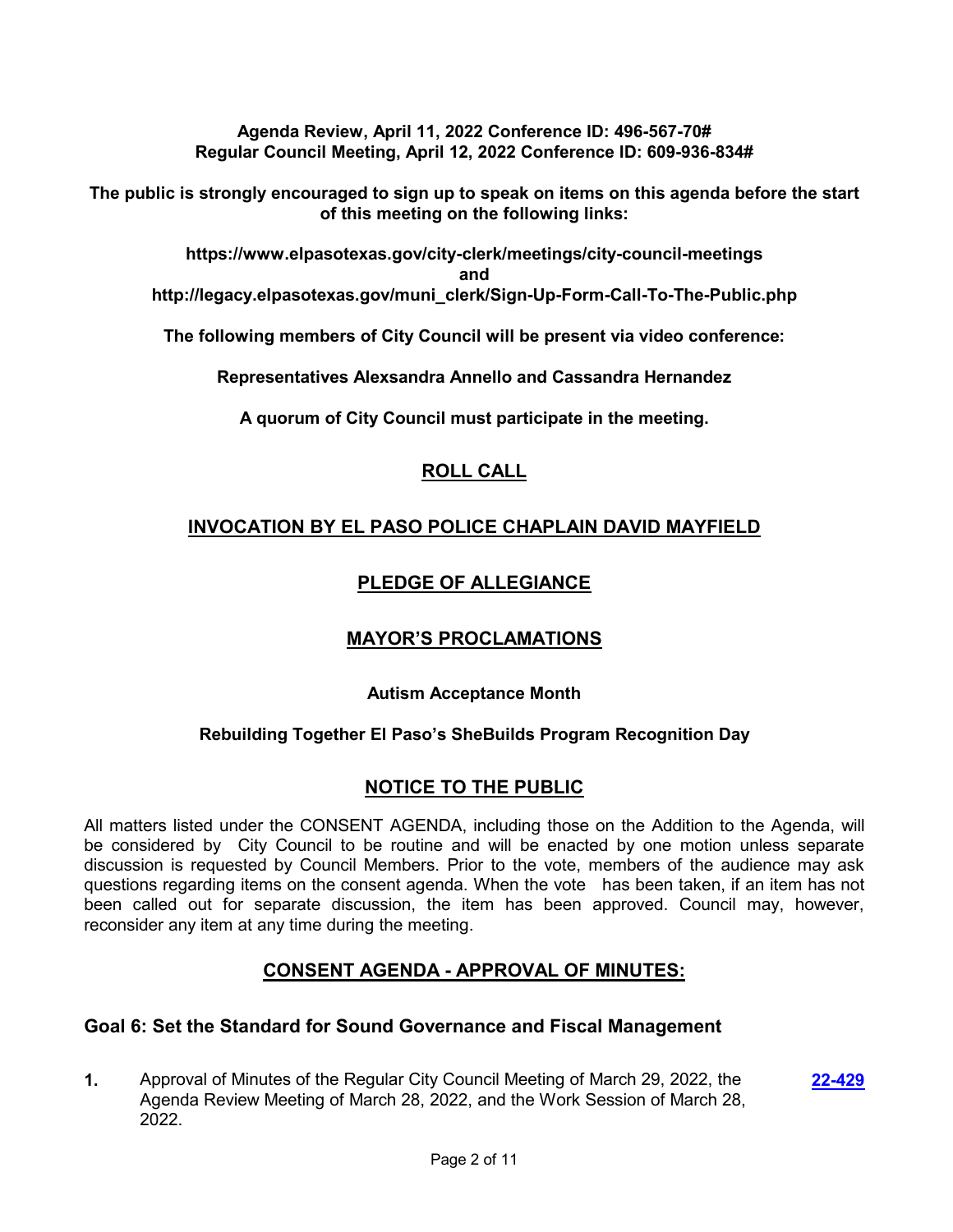## **CONSENT AGENDA - REQUEST TO EXCUSE ABSENT CITY COUNCIL MEMBERS:**

## **2. REQUEST TO EXCUSE ABSENT CITY COUNCIL MEMBERS [22-431](http://elpasotexas.legistar.com/gateway.aspx?m=l&id=/matter.aspx?key=6895)**

## **CONSENT AGENDA - RESOLUTIONS:**

### **Goal 1: Create an Environment Conducive to Strong, Sustainable Economic Development:**

**3.** A Resolution to authorize the City Manager to sign a Concession License Agreement between the City of El Paso ("City") and 24 Hour Flower, Inc ("Concessionaire") to allow Concessionaire to operate automated retail machines at the El Paso International Airport, with Concessionaire's payment to the City being the greater of an amount based on the square footage of the concession site or a percentage of the revenues derived from the automated retail machines, for a one-year term, with an option to renew the Agreement for four additional one-year terms. **[22-396](http://elpasotexas.legistar.com/gateway.aspx?m=l&id=/matter.aspx?key=6860)**

Term for this agreement shall be for one (1) year with the option to extend for four additional one-year terms. Total value of the concession site is \$1,362.50 annually at a rate of \$54.50 per square foot. Agreement includes a percentage rent calculated at 12% of gross revenue derived from the automated retail machines.

### **District 2**

Airport, Sam Rodriguez, (915) 212-7301

**4.** A Resolution authorizing the City Manager or designee to make necessary budget transfers and to sign the Event Support Contract in an amount not to exceed \$120,000 with Consortium Productions, Inc. for the City of El Paso to host the Sun City CRIT, May 6-8, 2022.

**[22-413](http://elpasotexas.legistar.com/gateway.aspx?m=l&id=/matter.aspx?key=6877)**

### **All Districts**

Destination El Paso, Brooke Underwood, (915) 534-0692 City Manager's Office, Tracey Jerome, (915) 212-0033

### **Goal 4: Enhance El Paso's Quality of Life through Recreational, Cultural and Educational Environments**

**5.** The linkage to the Strategic Plan is subsection 4.1 - Deliver bond projects impacting the quality of life across the city in a timely and efficient manner. **[22-405](http://elpasotexas.legistar.com/gateway.aspx?m=l&id=/matter.aspx?key=6869)**

That the Purchasing Director is authorized to notify MARTINEZ BROS. CONTRACTORS, LLC, that the City is terminating all remaining work under Contract: 2021-0260 Modesto Gomez Park Improvements effective April 12,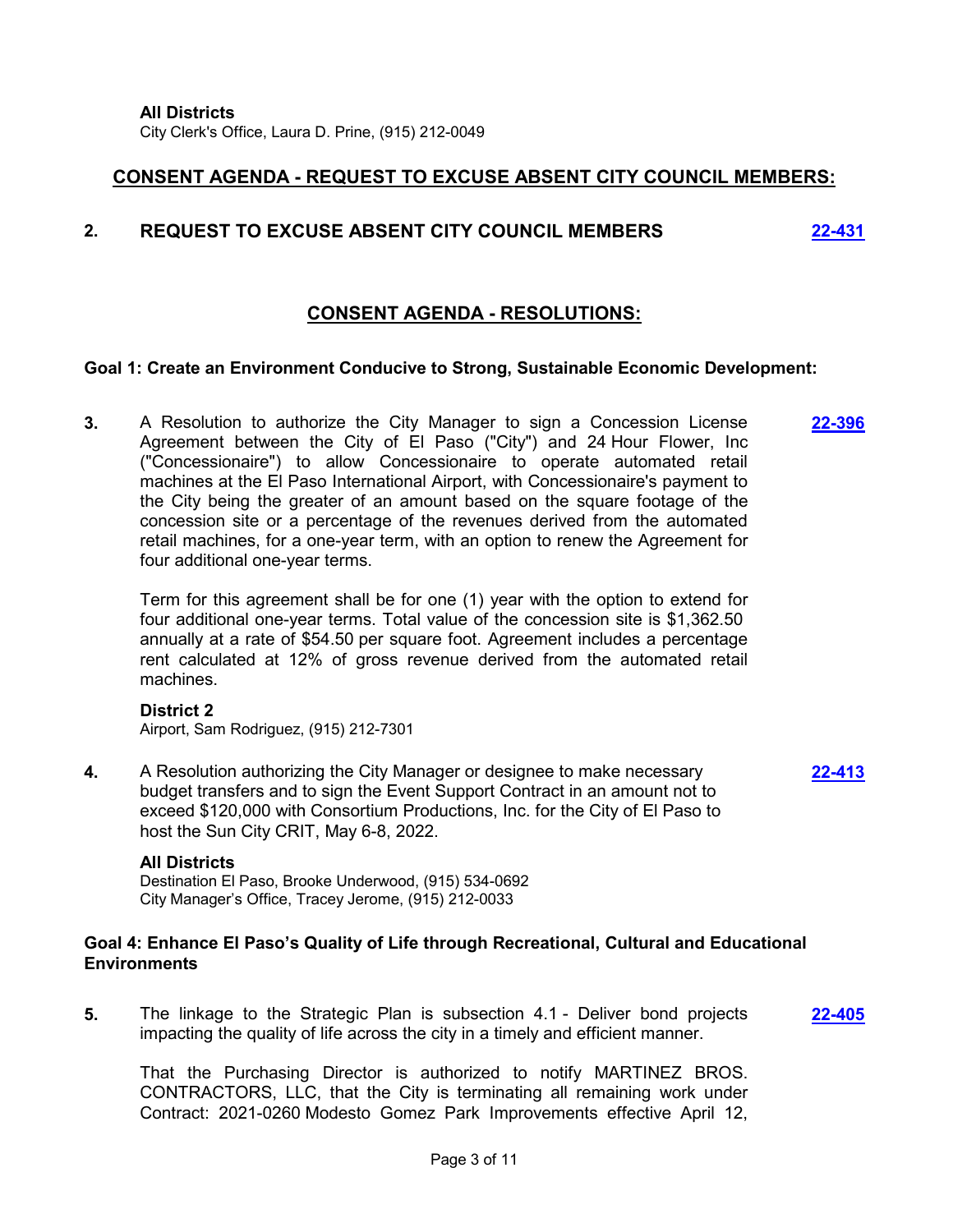2022, without cause, pursuant to the provisions and requirements of Paragraph 6.9.2 of the Contract Clauses due to the necessity to modify the scope of work with an associated cost increase in excess of 25% of the initial contract value in violation of Texas Local Government Code Title 8 Subtitle C Chapter 271 Section 271.060(c).

Department: Capital Improvement

### **District 8**

Capital Improvement Department, Sam Rodriguez, (915) 212-0065 Purchasing and Strategic Sourcing, Claudia A. Garcia, (915) 212-1218

**6.** A Resolution that City Council accepts the recommendation from the Parks and Recreation Advisory Board and hereby approves the renaming of Clark & Cleveland Park, located at the intersection of Clark Drive & Cleveland Avenue, within the City of El Paso, El Paso County, Texas, as "Marina Rios Park."

**[22-406](http://elpasotexas.legistar.com/gateway.aspx?m=l&id=/matter.aspx?key=6870)**

### **District 3**

Parks and Recreation, Ben Fyffe, (915) 212-1766

## **Goal 7: Enhance and Sustain El Paso's Infrastructure Network**

**7.** That the City Council finds that the relocation of El Paso Electric improvements located on the Project site, and adjacent public areas and rights of way, is necessary for the construction and maintenance of City public improvements. That in accordance with Ordinance 16090, the City of El Paso requires the El Paso Electric Company to replace existing guy wire with sidewalk anchor at the El Paso Electric Company's expense. That the City Engineer is authorized and directed to coordinate with El Paso Electric to identify the specific El Paso Electric improvements that need to be replaced to accommodate the construction of the City improvements. **[22-407](http://elpasotexas.legistar.com/gateway.aspx?m=l&id=/matter.aspx?key=6871)**

## **District 6**

Capital Improvement Department, Yvette Hernandez, (915) 212-1860

## **CONSENT AGENDA - BOARD APPOINTMENTS:**

## **Goal 8: Nurture and Promote a Healthy, Sustainable Community**

**8.** Emma Acosta to the El Paso Housing Finance Corporation by Mayor Oscar Leeser. **[22-427](http://elpasotexas.legistar.com/gateway.aspx?m=l&id=/matter.aspx?key=6891)**

Members of the City Council, Mayor Oscar Leeser, (915) 212-0021

## **CONSENT AGENDA - APPLICATIONS FOR TAX REFUNDS:**

## **Goal 6: Set the Standard for Sound Governance and Fiscal Management**

**9.** That the tax refunds listed on the attachment posted with this agenda be **[22-404](http://elpasotexas.legistar.com/gateway.aspx?m=l&id=/matter.aspx?key=6868)**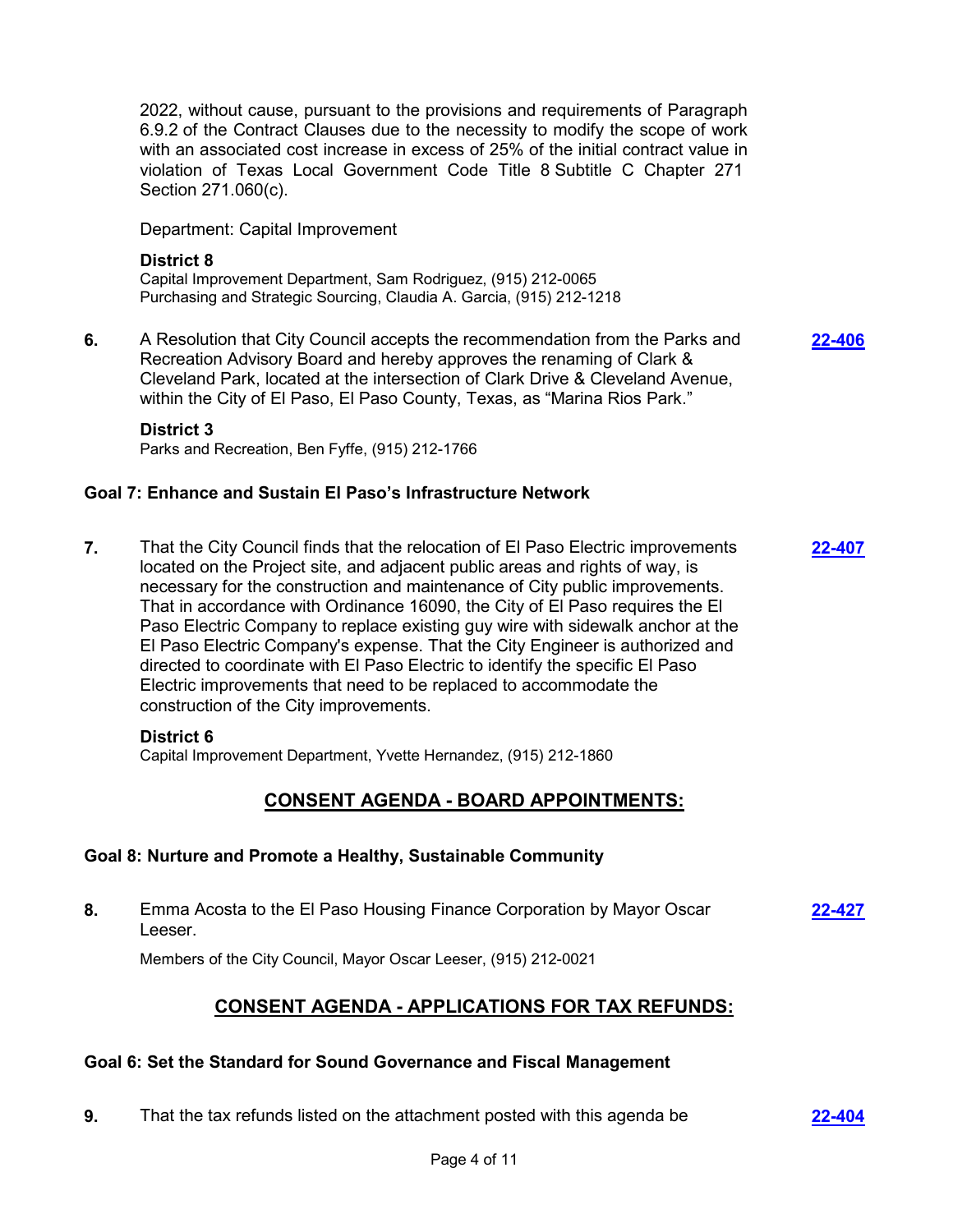approved. This action would allow us to comply with state law which requires approval by the legislative body of refunds of tax overpayments greater than \$2,500.00. (See Attachment A)

### **All Districts**

Tax Office, Maria O. Pasillas, (915) 212-1737

## **REGULAR AGENDA - MEMBERS OF THE CITY COUNCIL:**

### **Goal 4: Enhance El Paso's Quality of Life through Recreational, Cultural and Educational Environments**

**10.** Recognition of the City of El Paso Environmental Services Department staff, led by Managing Director, Ellen Smyth, for their hard work, dedication and commitment to organize the 11th Annual Earth Day Celebration at the Municipal Services Center in District 7. **[22-424](http://elpasotexas.legistar.com/gateway.aspx?m=l&id=/matter.aspx?key=6888)**

### **All Districts**

Members of the City Council, Representative Henry Rivera, (915) 212-0007

**11.** Recognition of local artist, Cesar Inostroza, for successfully and beautifully sharing the mission of the City's Environmental Services Department through his newest mural "Symbiosis" located at the Municipal Services Center in District 7. **[22-425](http://elpasotexas.legistar.com/gateway.aspx?m=l&id=/matter.aspx?key=6889)**

#### **All Districts**

Members of the City Council, Representative Henry Rivera, (915) 212-0007

**12.** Recognition of City Manager Tommy Gonzalez for being named the 2022 E. David Spong Lifetime Achievement Award recipient by the Malcolm Baldrige Foundation. **[22-428](http://elpasotexas.legistar.com/gateway.aspx?m=l&id=/matter.aspx?key=6892)**

### **All Districts**

Members of the City Council, Representative Henry Rivera, (915) 212-0007 Members of the City Council, Representative Isabel Salcido, (915) 212-0005 Members of the City Council, Representative Peter Svarzbein, (915) 212-1002

## **REGULAR AGENDA - OPERATIONAL FOCUS UPDATES:**

### **Goal 1: Create an Environment Conducive to Strong, Sustainable Economic Development:**

**13.** The securing of the Texas Democratic Party's 2024 State Convention. **[22-414](http://elpasotexas.legistar.com/gateway.aspx?m=l&id=/matter.aspx?key=6878)**

### **All Districts**

Destination El Paso, Brooke Underwood, (915) 534-0692 Destination El Paso, Jose Garcia, (915) 534-0667

### **Goal 6: Set the Standard for Sound Governance and Fiscal Management**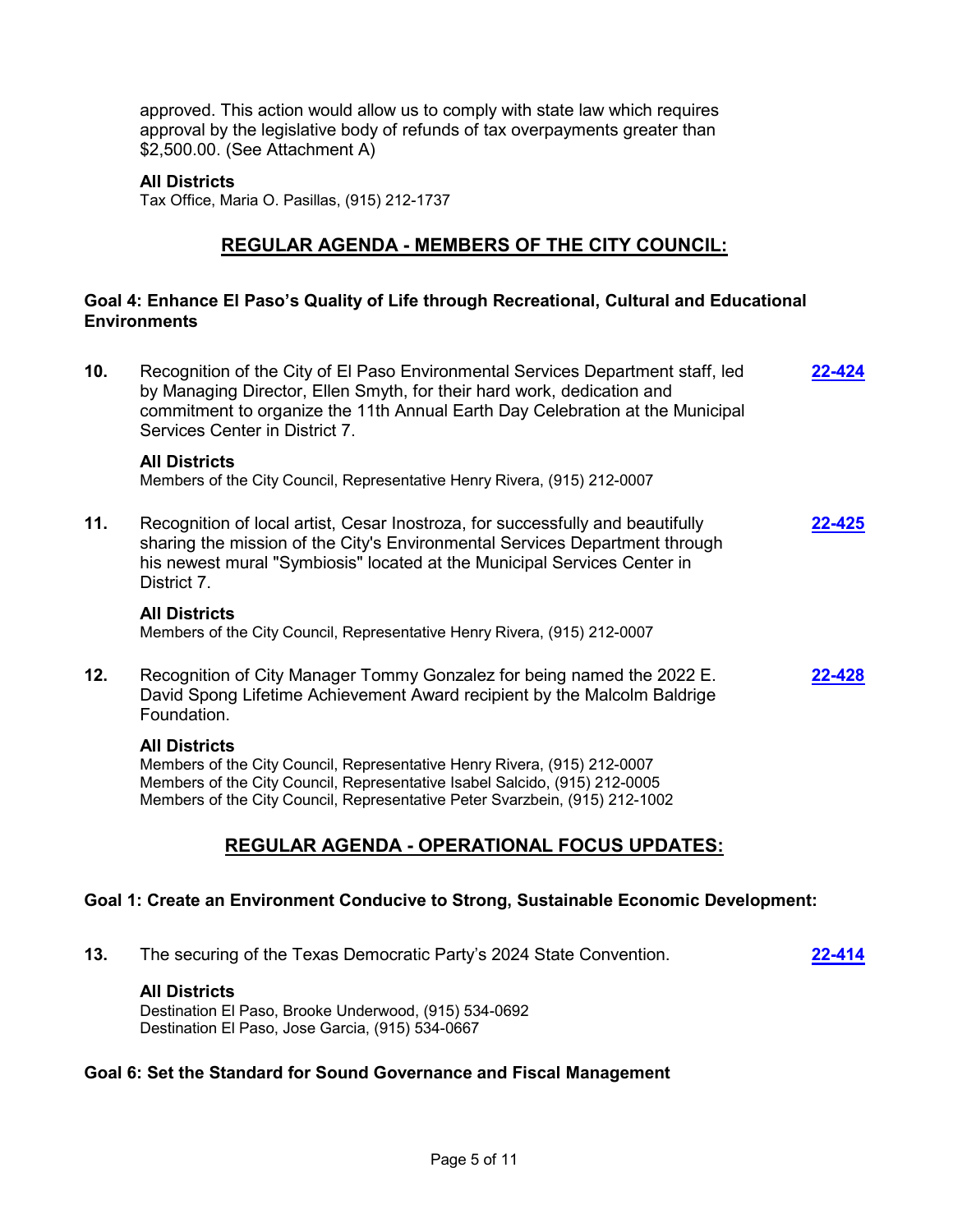| 14. | <b>Budget Update.</b>                                                                                                 | 22-400 |
|-----|-----------------------------------------------------------------------------------------------------------------------|--------|
|     | <b>All Districts</b><br>City Manager's Office, K. Nicole Cote, (915) 212-1092                                         |        |
|     | Goal 8: Nurture and Promote a Healthy, Sustainable Community                                                          |        |
| 15. | Update on the state of homelessness in El Paso.                                                                       | 22-355 |
|     | <b>All Districts</b><br>Community and Human Development, Nicole Ferrini, (915) 212-1659                               |        |
| 16. | Presentation and update on the AmeriCorps Retired and Senior Volunteer<br>Program and the Foster Grandparent Program. | 22-411 |
|     | <b>All Districts</b><br>Community and Human Development, Nicole Ferrini, (915) 212-1659                               |        |

## **CALL TO THE PUBLIC – PUBLIC COMMENT:**

**Call to the Public will begin at 12:00 p.m. Requests to speak must be received by 9:00 a.m. on the date of the meeting. Sixty minutes in total will be devoted for Call to the Public. This time is reserved for members of the public who would like to address the City Council on items that are not on the City Council Agenda.**

**Members of the public may communicate with Council during public comment, and regarding agenda items by calling 1-915-213-4096 or toll free number 1-833-664-9267 at the prompt please enter the following Conference ID: 609-936-834#** 

**A sign-up form is available on line for those who wish to sign up in advance of the meeting at: http://legacy.elpasotexas.gov/muni\_clerk/signup\_form.asp**

## **REGULAR AGENDA - FIRST READING OF ORDINANCES:**

## **INTRODUCTION OF ORDINANCES PURSUANT TO SECTION 3.9 OF THE EL PASO CITY CHARTER:**

## **Public comment typically is not taken during the first reading of ordinances. Public comments are invited at the date of the scheduled public hearing.**

Public Hearings will be held as part of the regular City Council meeting that begins at approximately 9:00 a.m. All interested persons present shall have an opportunity to be heard at that time. After the public hearings, Council may also delay taking action on Ordinances; no requirement is made by Section 3.9B of the El Paso City Charter to publish any further notice. Copies of all Ordinances are available for review in the City Clerk's office, 300 N. Campbell, Monday through Thursday, 7:00 a.m. to 6:00 p.m.

## **Goal 3: Promote the Visual Image of El Paso**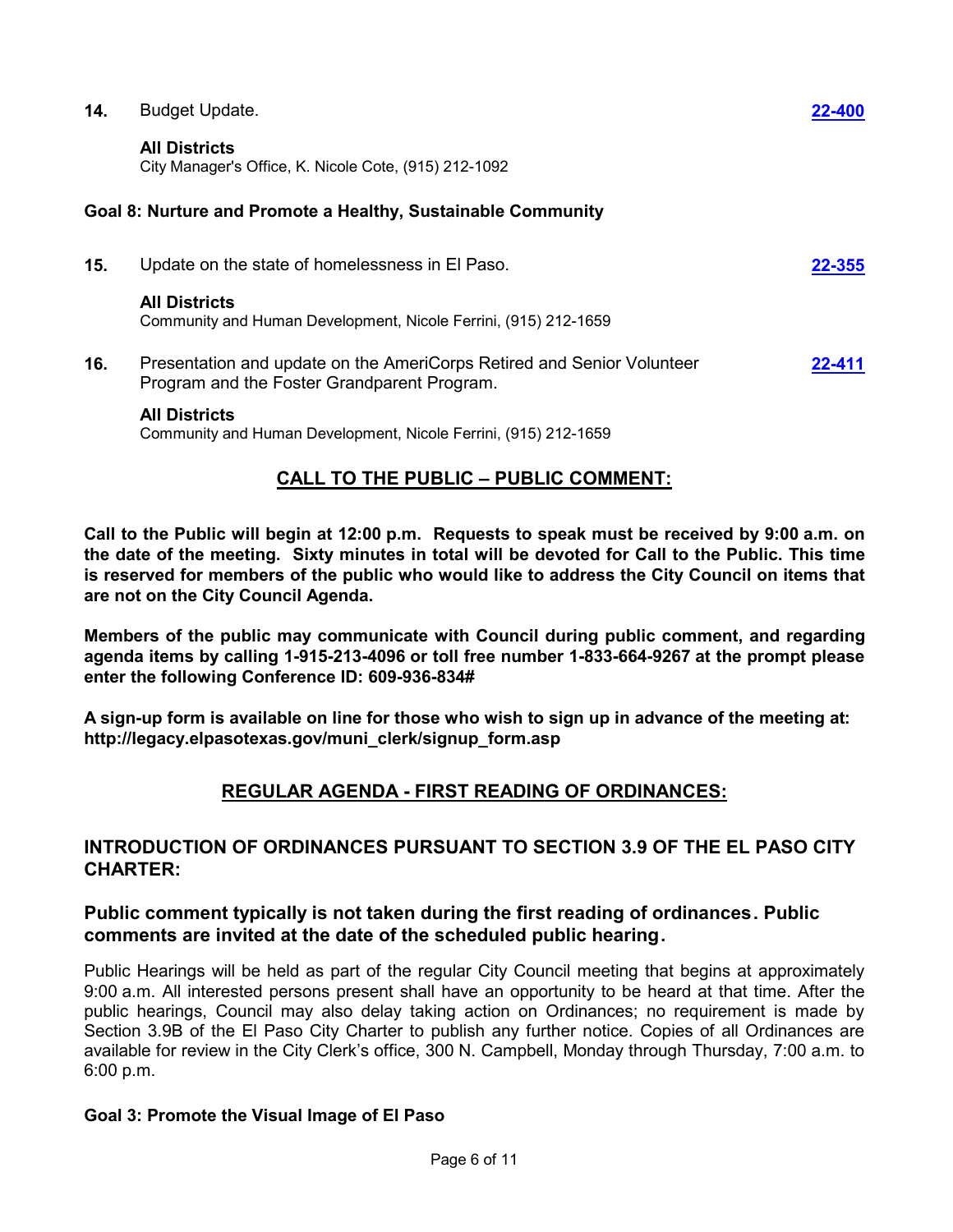Development Plats), to adopt the El Paso Street Design Manual, to update references to the design standards for construction to the street design manual, and to update standards of construction for streets. The Penalty is as provided in Chapter 19.42 of the El Paso City Code. **All Districts** Capital Improvement Department, Joaquin Rodriguez, (915) 328-8731 **PUBLIC HEARING WILL BE HELD ON APRIL 26, 2022 18.** An Ordinance amending the 2025 proposed thoroughfare system, as incorporated into *"Plan El Paso"* to add context area classifications to all included thoroughfares and to make minor changes to the thoroughfare system based on existing conditions and development patterns. **[22-410](http://elpasotexas.legistar.com/gateway.aspx?m=l&id=/matter.aspx?key=6874) All Districts** Capital Improvement Department, Joaquin Rodriguez, (915) 328-8731 **PUBLIC HEARING WILL BE HELD ON APRIL 26, 2022**

**[22-409](http://elpasotexas.legistar.com/gateway.aspx?m=l&id=/matter.aspx?key=6873)**

# **Goal 8: Nurture and Promote a Healthy, Sustainable Community**

**17.** An Ordinance amending various sections of Title 19 (Subdivision and

**19.** An Ordinance amending Ordinance 011469 merging the membership of the Foster Grandparent Program Advisory Council and the Retired and Senior Volunteer Program Advisory Council into the AmeriCorps Seniors Advisory Council. **[22-412](http://elpasotexas.legistar.com/gateway.aspx?m=l&id=/matter.aspx?key=6876)**

#### **All Districts**

Community and Human Development, Nicole Ferrini, (915) 212-1659

### **PUBLIC HEARING WILL BE HELD ON APRIL 26, 2022**

## **REGULAR AGENDA – OTHER BIDS, CONTRACTS, PROCUREMENTS:**

### **Goal 2: Set the Standard for a Safe and Secure City**

**20.** The linkage to the Strategic Plan is subsection: 2.7 - Maximize Municipal Court efficiency and enhance customer experience. **[22-403](http://elpasotexas.legistar.com/gateway.aspx?m=l&id=/matter.aspx?key=6867)**

#### Award Summary:

Discussion and action on the award of Solicitation 2022-0007R Collection Services for Delinquent Fines and Fees - Municipal Court to Delgado Acosta Spencer Linebarger & Perez, LLP for an initial four (4) year term for an estimated amount of \$3,796,035.80. The award also includes, three (3), one (1) year options for an estimated amount of \$2,847,026.85. The total value of the contract is, including the initial term plus the options, for a total of seven (7) years, for an estimated amount of \$6,643,062.65. This contract will allow collection services for the Municipal Court.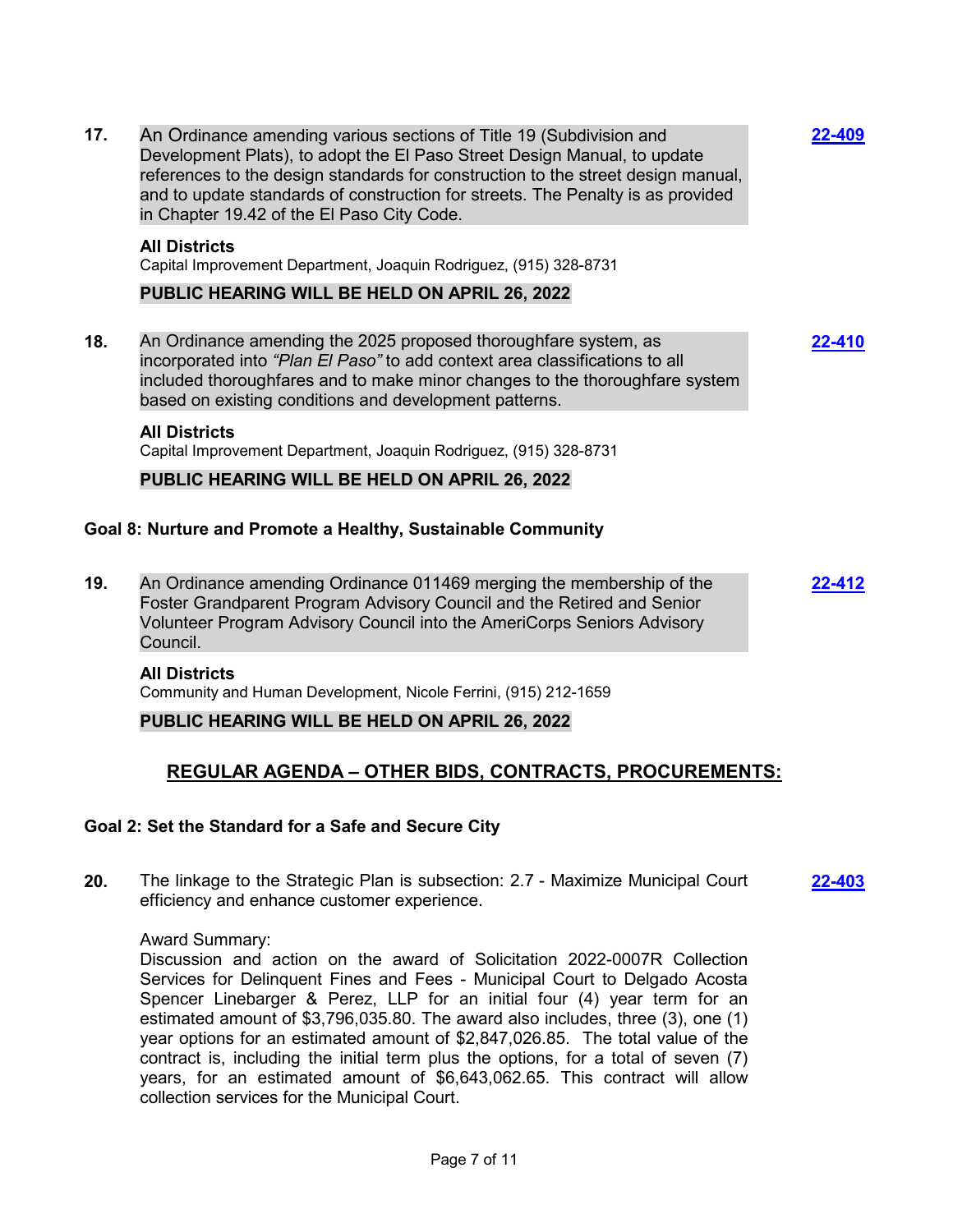## **Contract Variance**:

No contract variance

| Department:<br>Award to:       | <b>Municipal Court</b><br>Delgado Acosta Spencer Linebarger & Perez,<br>LLP |
|--------------------------------|-----------------------------------------------------------------------------|
|                                | El Paso, TX                                                                 |
| $Item(s)$ :                    | All                                                                         |
| <b>Annual Estimated Award:</b> | \$949,008.95                                                                |
| Initial Term:                  | \$3,796,035.80 (4 years)                                                    |
| Option to Extend:              | \$2,847,026.85 (3 years)                                                    |
| <b>Total Estimated Award:</b>  | \$6,643,062.65 (7 years)                                                    |
| Account No.:                   | 111-1000-11030-203400                                                       |
| <b>Funding Source:</b>         | <b>Collection Agency Payable</b>                                            |
| $Disticts(s)$ :                | All                                                                         |

This is a Request for Proposal (RFP), service contract.

The Purchasing & Strategic Sourcing and Municipal Court Departments recommend award as indicated to Delgado Acosta Spencer Linebarger & Perez, LLP, the sole highest ranked proposer based on evaluation factors established for this procurement. In accordance with this award the City Manager or designee is authorized to exercise future options if needed.

Additionally, it is requested that the City Attorney's Office review and that the City Manager be authorized to execute any related contract documents and agreements necessary to effectuate this award.

### **All Districts**

Municipal Courts, Lilia Worrell, (915) 212-5822 Purchasing and Strategic Sourcing, Claudia A. Garcia, (915) 212-1218

### **Goal 7: Enhance and Sustain El Paso's Infrastructure Network**

**21.** Discussion and action on a Resolution for City Council to approve the revisions to the Neighborhood Traffic Management Program as shown in Exhibit "A" of the Resolution. **[22-397](http://elpasotexas.legistar.com/gateway.aspx?m=l&id=/matter.aspx?key=6861)**

#### **All Districts**

Streets and Maintenance, Richard J. Bristol, (915) 212-7000

## **REGULAR AGENDA – PUBLIC HEARINGS AND SECOND READING OF ORDINANCES:**

### **Goal 3: Promote the Visual Image of El Paso**

**22.** An Ordinance changing the zoning of a portion of the Southwest ¼ of the Northwest ¼ of Section 16, Block 79, Township 3, Texas and Pacific Railway Company Surveys, 1500 Joe Battle Boulevard, City of El Paso, El Paso County, Texas from R-3 (Residential) to C-3 (Commercial). The penalty is as provided for in Chapter 20.24 of the El Paso City Code. **[22-267](http://elpasotexas.legistar.com/gateway.aspx?m=l&id=/matter.aspx?key=6731)**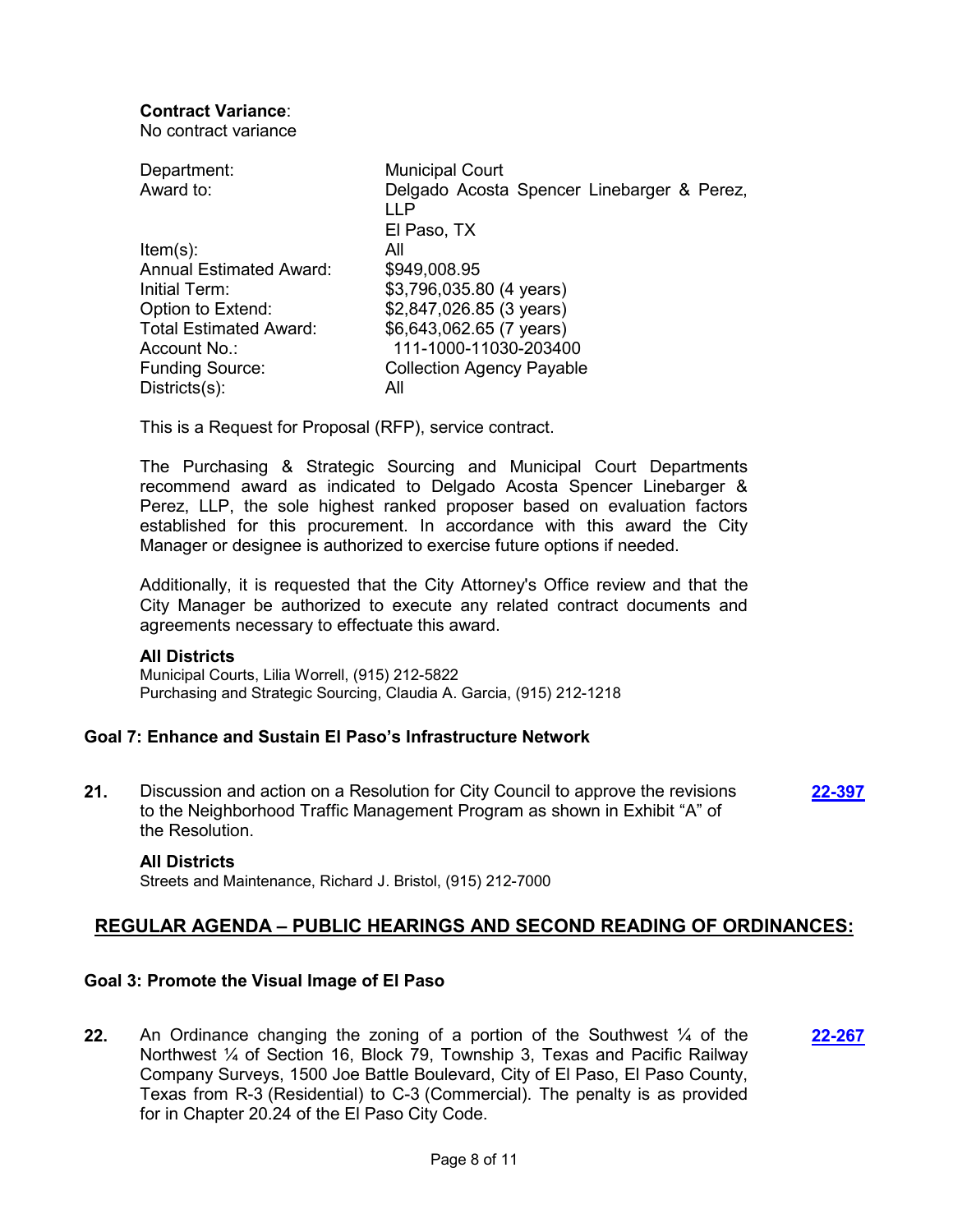The proposed rezoning meets the intent of the Future Land Use designation for the property and is in accordance with Plan El Paso, the City's Comprehensive Plan.

Subject Property: 1500 Joe Battle Boulevard Applicant: City of El Paso, PZRZ21-00009

### **District 6**

Planning and Inspections, Philip F. Etiwe, (915) 212-1553 Planning and Inspections, Andrew Salloum, (915) 212-1603

**23.** An Ordinance releasing all conditions placed on property by Ordinance No. 8786 which changed the zoning of a portion of Lots 2 and 3 and all of Lots 4, 5, 6, 7 and 8, and the east 10' of Lot 9, Block 7, Golden Hill Addition, 1519 and 1525 Golden Hill Terrace Street, City of El Paso, El Paso County, Texas. The penalty is as provided for in Chapter 20.24 of the El Paso City Code.

**[22-276](http://elpasotexas.legistar.com/gateway.aspx?m=l&id=/matter.aspx?key=6740)**

**[22-345](http://elpasotexas.legistar.com/gateway.aspx?m=l&id=/matter.aspx?key=6809)**

The proposed condition release meets the intent of the Future Land Use designation for the property and is in accordance with *Plan El Paso*, the City's Comprehensive Plan.

Subject Property: 1519 and 1525 Golden Hill Terrace Street Applicant: ML Real Property LLC, PZCR21-00001

### **District 8**

Planning and Inspections, Philip F. Etiwe, (915) 212-1553 Planning and Inspections, David Samaniego, (915) 212-1608

### **Goal 7: Enhance and Sustain El Paso's Infrastructure Network**

**24.** An Ordinance amending Title 12 (Vehicles and Traffic), Chapter 12.88 (Schedules), Section 12.88.030 (Schedule III - Parking Prohibited at all times on certain streets) of the City Code, to add paragraph 387 to prohibit parking on certain portions of Schwarzkopf Drive; the penalty being provided in Chapter 12.84 of the El Paso City Code.

#### **District 4**

Streets and Maintenance, Hannah Allen, (915) 212-0118

## **REGULAR AGENDA - OTHER BUSINESS:**

### **Goal 5: Promote Transparent and Consistent Communication Amongst All Members of the Community**

**25.** Discussion and action on an amendment to the resolution establishing the City of El Paso Ad Hoc Charter Advisory Committee in response to Council action on March 29, 2022, directing the City Manager to admit one representative of the American Federation of State County and Municipal Employees Local 59 as an ex-officio member. **[22-426](http://elpasotexas.legistar.com/gateway.aspx?m=l&id=/matter.aspx?key=6890)**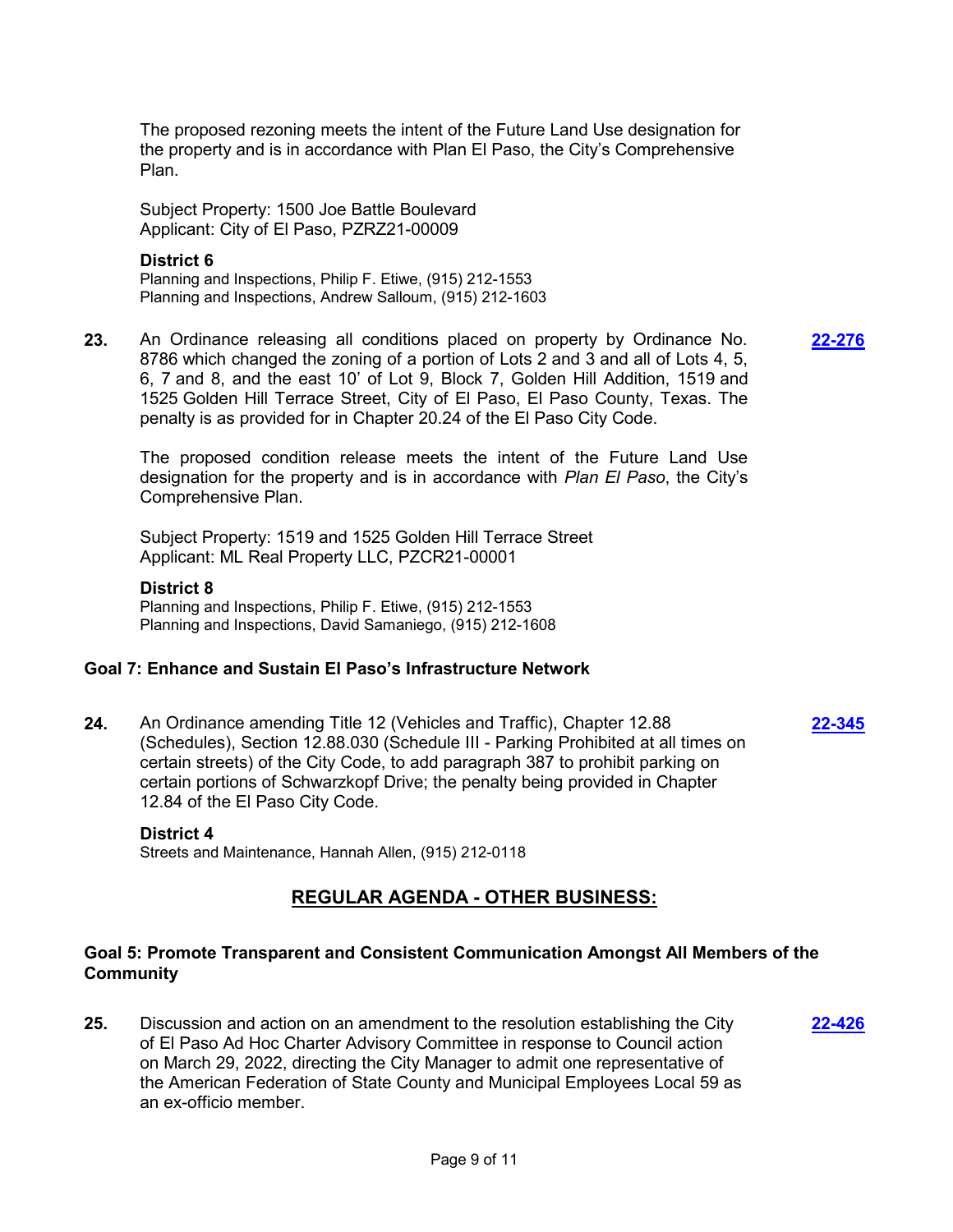**All Districts**

Communication and Public Affairs, Laura Cruz-Acosta, (915) 212-1071

### **Goal 6: Set the Standard for Sound Governance and Fiscal Management**

| 26. | Discussion and action on the FY 23 Community Project Funding requests to be<br>submitted for consideration through the House Appropriations Committee<br>process.         | 22-401 |
|-----|---------------------------------------------------------------------------------------------------------------------------------------------------------------------------|--------|
|     | <b>All Districts</b><br>Economic and International Development, Lindsey Adams, (915) 212-1622<br>Economic and International Development, Elizabeth Triggs, (915) 212-1679 |        |
| 27. | Presentation, discussion and action related to a Resolution authorizing the City<br>Manager or his designee to approve a one-time payment to non-uniform new              | 22-430 |

Manager or his designee to approve a one-time payment to non-uniform new hires as part of the recruitment incentive pilot, and a compensation increase for non-uniformed full-time, part-time, temporary employees that increases the City's minimum wage to \$11.11 per hour.

#### **All Districts**

City Manager's Office, K. Nicole Cote, (915) 212-1092

### **Goal 7: Enhance and Sustain El Paso's Infrastructure Network**

- **28.** Discussion and action on a Resolution that the City Manager be authorized to sign a two year On-Call Agreement for Professional Services for Project Management Services on a task by task basis by and between the City of El Paso and each of the following four (4) consultants: **[22-398](http://elpasotexas.legistar.com/gateway.aspx?m=l&id=/matter.aspx?key=6862)**
	- 1. Abacus PM, Inc.
	- 2. Broaddus & Associates, Inc.
	- 3. DE Corp.
	- 4. ECM International, Inc.

Each On Call Agreement will be for an amount not to exceed One Million and No/00 Dollars (\$1,000,000.00). In addition, the City Manager is authorized to establish the funding sources and make any necessary budget transfers and execute any and all documents necessary for execution of each On-Call Agreement.

#### **All Districts**

Capital Improvement Department, Sam Rodriguez, (915) 212-1845

## **EXECUTIVE SESSION**

### **The following members of City Council will be present via video conference:**

### **Representatives Alexsandra Annello and Cassandra Hernandez**